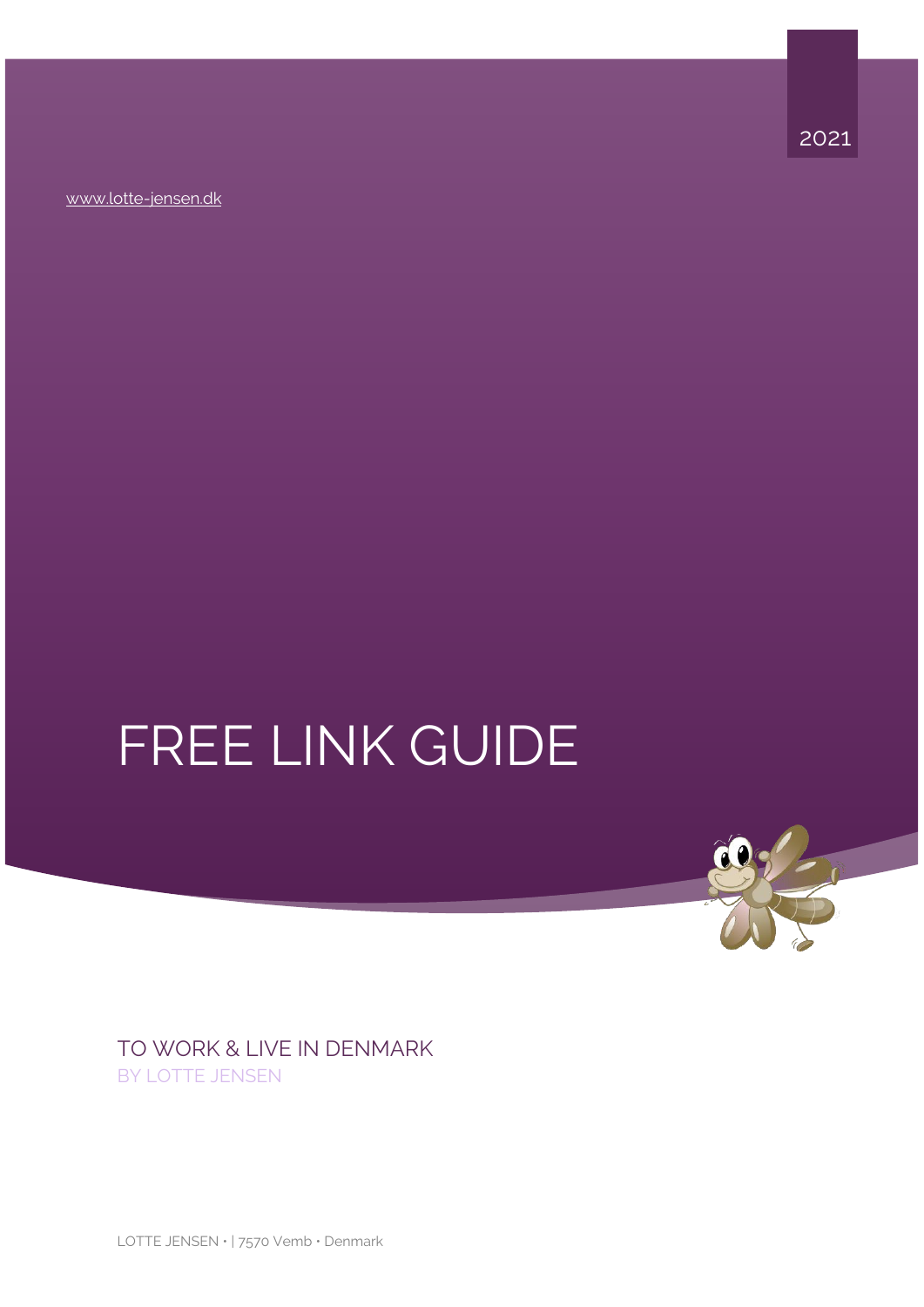

# Content

#### FREE LINK GUIDE TO WORK & LIVE IN DENMARK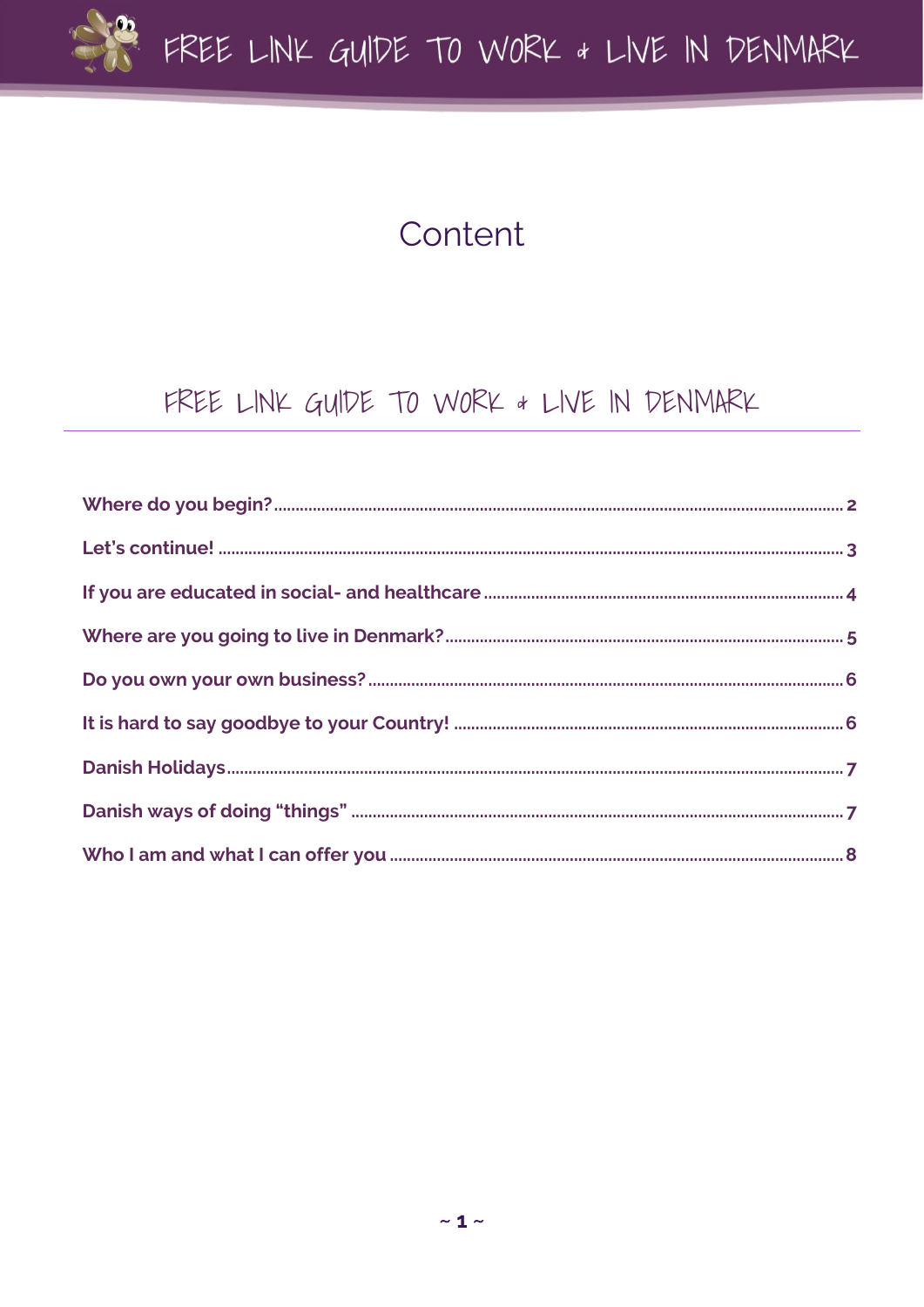

## Where do you begin?

<span id="page-2-0"></span>**YOU BEGIN WITH YOUR DREAM** of course – because you want to make a better life for yourself, and you are not afraid to grab an opportunity when it comes knocking on your door. Your opportunity could be your education combined with your willingness to make changes by starting to learn a new language and all in all – **GET SET UP TO work & live in Denmark.**

**Why can you do this?** Because by 2030 Danish workforce will lack almost 100.000 educated people and we are already short of labor in areas as healthcare and IT, hairdressers etc. Other good reasons why you can do this is your beliefs in yourself and the support from the ["work & live in Denmark package"](https://lotte-jensen.dk/english/).

**If you feel drawn to take this road, then your next step will be to visit the Danish governments website where you will find a** [positive](https://www.nyidanmark.dk/en-GB/Applying/Work/The_Positive_Lists/Positive%20List%20Skilled%20Work) list and other useful information. The positive list will show you **in what areas Denmark needs labor** - and as an EU-citizen you can freely come and work in such areas. If you are not an EU-citizen, the road to work & live in Denmark will be bumpier, but if you have an education we need in Denmark – it is doable!

"Citizens of the European Union (EU) and the European Economic Area (EEA) also don't **need** a visa to live, **work**, or study in **Denmark**. ... All other citizens must apply for a visa, which will allow them to stay in the country for 90 days. Any person wishing to stay longer will **need** a residence and **work** permit to do so."

**Next, you want to see** how many jobs there are available in your category/your education and there are several options you can explore:

**[Jobnet](https://www.workindenmark.dk/)** – the Danish job-website for unemployed citizens has a page in English where you can find good information and a lot of other useful links.

**[Jobindex](https://www.jobindex.dk/?lang=en)** – a Danish website where you can also choose English as your language, plus add a résumé. Adding a resume here can be beneficial to you as you are likely to be contacted by employers. (Or let me help you set up your résumé)

**[Indeed jobs](https://dk.indeed.com/jobs?q=&l=Denmark)** – an international job-website with excellent search criteria's and in your language if you choose.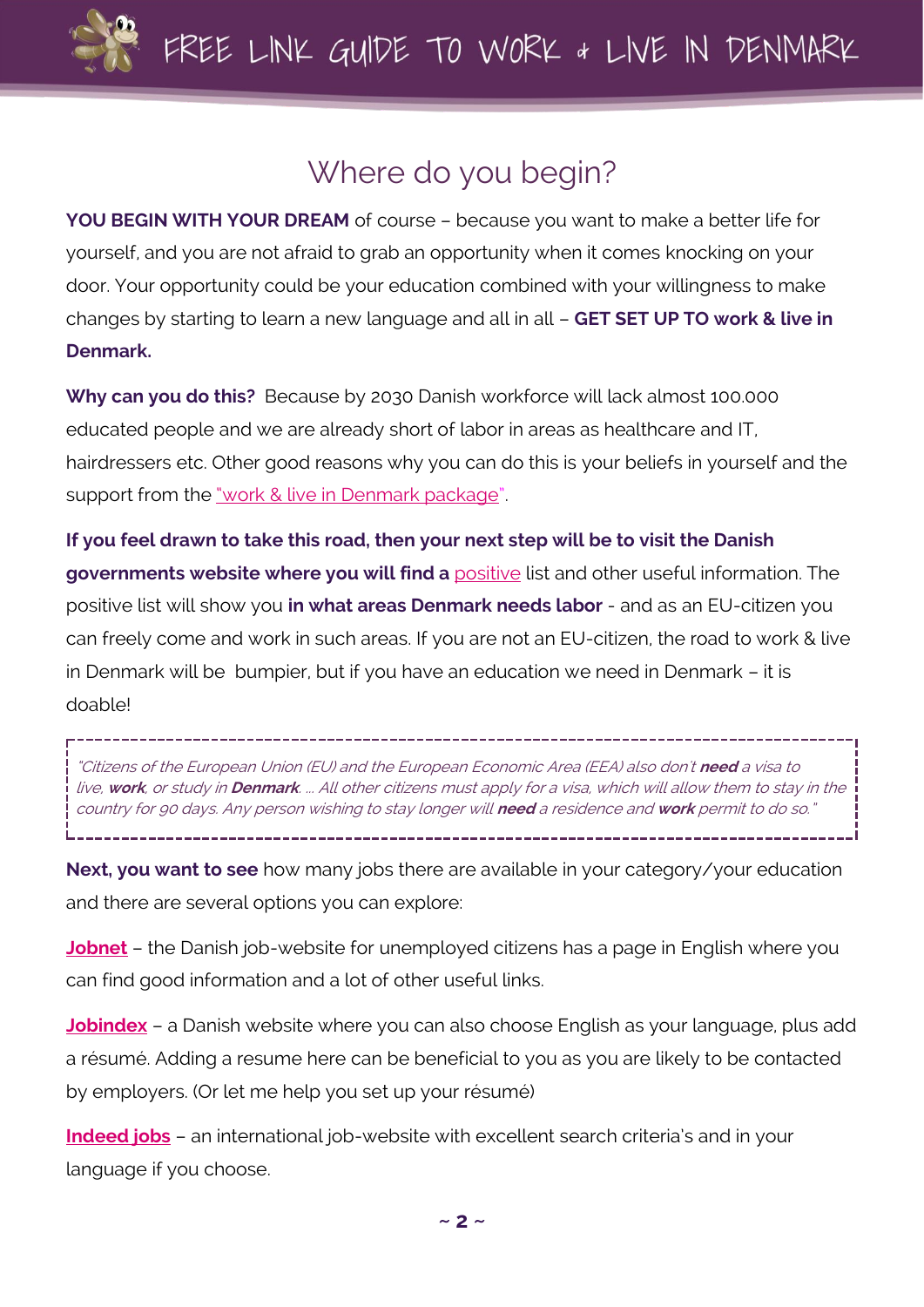

**[EURES](https://ec.europa.eu/eures/public/homepage)** – you might already know the European website for jobs, but not all jobs are listed here. Apart from jobs this website has other useful information for you such as living circumstances.

There are other opportunities to look for work such as temp-agency's offering work in limited periods. I will supply you with more information when you have bought services from me such as the ["work & live in Denmark package"](https://lotte-jensen.dk/english/). We could even look for a specific job in a specific area for you.

In addition to this information, you are also able to search for jobs in Denmark where English is the business language. The best way – I find – is for you to join [LinkedIn.](https://www.linkedin.com/) Here you can write the search sentence: **"English Speaking i Danmark"** and lots of jobs will appear. (write the searc term exactly as you see it here, maybe copy paste it into the search field)

If you want to read about Employment Law in Denmark, then this article from 2019 by Steen Rosenfalck may be useful: **Employment Law in Denmark.** 

You can also find a lot of good information on the website [NEW TO DENMARK.](https://www.nyidanmark.dk/de-DE/You-want-to-apply/Work)

### Let's continue!

<span id="page-3-0"></span>

Have you found – by looking through the above links – that you have an education which is in demand in the Danish society and there are several jobs you can apply for, now is the time for you to think about learning some Danish – to prepare yourself on your way towards your goal. Most Danes understand English, but you will not be integrated very well, if you do not learn Danish. I highly

recommend, that you, already now, begin to build up Danish vocabulary in order to master some basic Danish. Once you are here there are several language schools you can join.

**To build Danish vocabulary** you can e.g., use the free app [Duolingo](https://www.duolingo.com/course/da/en/Learn-Danish) or the interactive picture dictionary at [Emu/Lexin.](https://bildetema.oslomet.no/bildetema/bildetema-html5/bildetema.html?version=danish&language_selector=simple&languages=eng,dan&language=dan&page=index&title=Billedtema%20-%20dansk)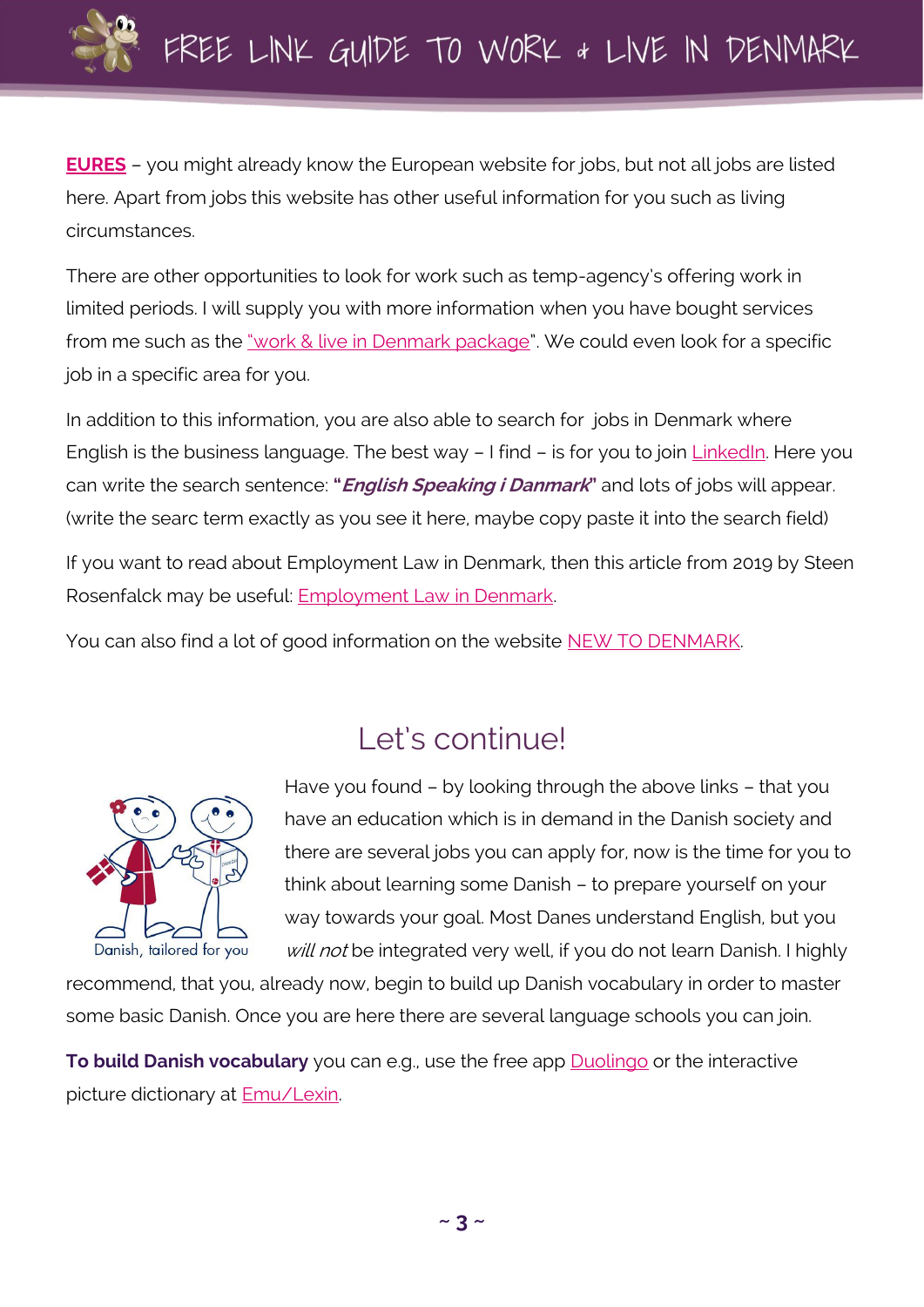

**To master your basic Danish**, I recommend [learndanishwithease.dk](https://www.learndanishwithease.dk/) because this online teacher is flexible, **very** engaged and can tailor lessons to suit your individual needs e.g., your education.

This website also offers **FREE online Danish Meet & Greet sessions** and an affordable subscription to **[THE LEARN DANISH WITH EASE COMMUNITY](https://learndanishwithease.easyme.dk/communityinvitationlist)** where you will get support, while you focus on learning the Danish language.

A course to master basic Danish can be bought [here](https://learndanishwithease.dk/7-days-of-danish/)

**Birgit Månestråle, CEO of Learn Danish with Ease** offers The Guide to FREE resources for learning Danish which contains 14 links to free resources for learning Danish. You get a copy of the guide via this link: [FREE GUIDE](https://learndanishwithease.dk/free/)

**PD1 + PD2 + PD3 and other tests:** See examples via this link:

[Click and go to examples](https://uim.dk/arbejdsomrader/danskundervisning-og-prover-for-udlaendinge/prover/danskprover/eksempler-pa-tidligere-afholdte-prover)

# If you are educated in social- and healthcare

<span id="page-4-0"></span>Then you need a Danish authorization, and you can apply for this on **THE DANISH PATIENT SAFETY** [AUTHORITY](https://en.stps.dk/en/health-professionals-and-authorities/registration-of-healthcare-professionals/social-and-healthcare-assistants-application-for-registration/) homepage.

Several hospitals have favorable opportunities for employees to rent apartments at a very reasonable price. As I am not yet familiar with your destination, I cannot list any or provide you with further details – it's just" good to know" so you can ask about it at your destination.

You can also find help at FOA – which is the social- and health care workers trade union – this will be good for you to know about in the future, when you work and live in Denmark:

#### [Go to FOA's English website](https://www.foa.dk/forbund/english)

It might also be interesting for you to look at the [Capital Regions](https://www.regionh.dk/english/Pages/default.aspx) website and read this websites information about [working](https://www.regionh.dk/english/job/Pages/default.aspx) in the Capital Region and you can even see [vacant jobs](https://www.regionh.dk/job/s%C3%B8g-job/Sider/Forside_job.aspx) (in Danish).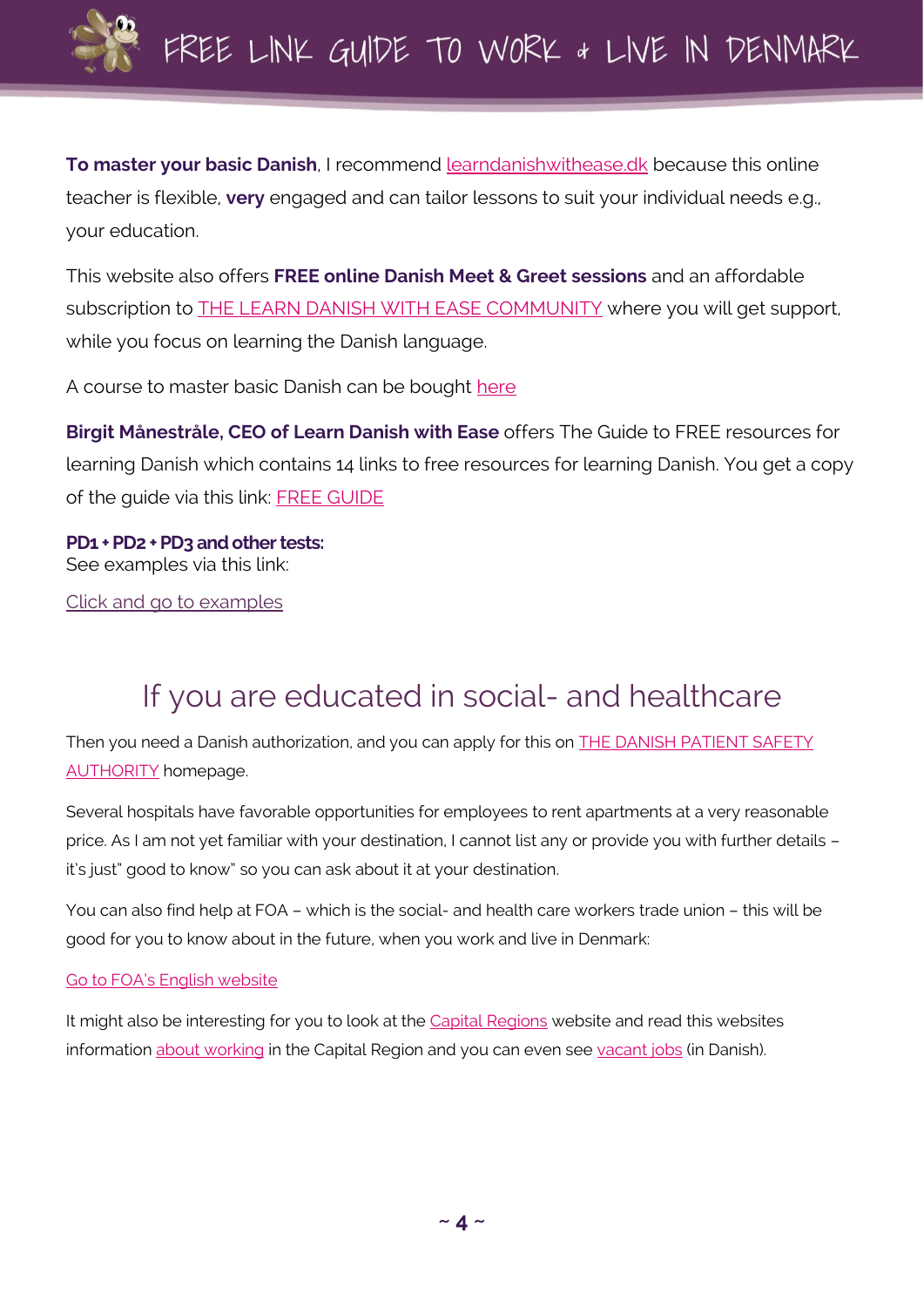

#### Where are you going to live in Denmark?

<span id="page-5-0"></span>

Of course, you are going to live where there is work for you and we don't know where that is yet. However, there is an overall opportunity to visit a website that gathers available apartments and houses:

[Lejebolig.dk](https://www.lejebolig.dk/) – at this website you can choose a city and find housing for rent. It is FREE to use until you want to contact a landlord/owner and then you can buy access for only 29 DKK.

Another thing worth looking into when you want to come and work - and you don't want to bring your furniture - then you can rent a furnished apartment. Maybe this is a good idea to start with and find out what it's like to work and live in Denmark. This will always be a more expensive solution, but on the other hand you are relatively free to leave soon again.

[At home apartments](https://www.athomeapartments.dk/en) I connected to the city Århus. (Search for your favorite city, yourself)

[Downtown](https://www.downtownaarhus.com/en/home_eng/) Aarhus also offers furnished apartments.

Living in Copenhagen is expensive and almost impossible if you are alone without a really well-paid job, but I am going to give you a link for furnished housing in Copenhagen as well:

#### [Housing Denmark](https://housingdenmark.com/en/premium)

[Mitula](https://boliger.mitula.dk/lejlighed-til-leje-m%C3%B8bleret-k%C3%B8benhavn) – this website is in Danish but offers a broader range of prices.

When you have bought my service, the ["work & live in Denmark package"](https://lotte-jensen.dk/english/) I will of course be able to provide you with specific information on housing in the location where you are going to work and live.

It is by far much more economic to live in the outer areas of the cities as well as in the western part of Denmark, however the salary is not as high in the western part of Denmark, as in the larger cities.

In addition to this information, you can think ahead by registering yourself for an apartment in the city you are moving to. There will be more than one "boligselskaber" (housing companies) in each city – you can use the search term boligselskab + "the name of the city"..

A national "boligselskab" (housing company) is calle[d Lejerbo](https://www.lejerbo.dk/om-lejerbo/lejerbo-in-english) - here you can look for housing and register for a fee and get notice when a room or apartment is available. Normally, when you rent in Denmark you pay a deposit plus rent for one month ahead.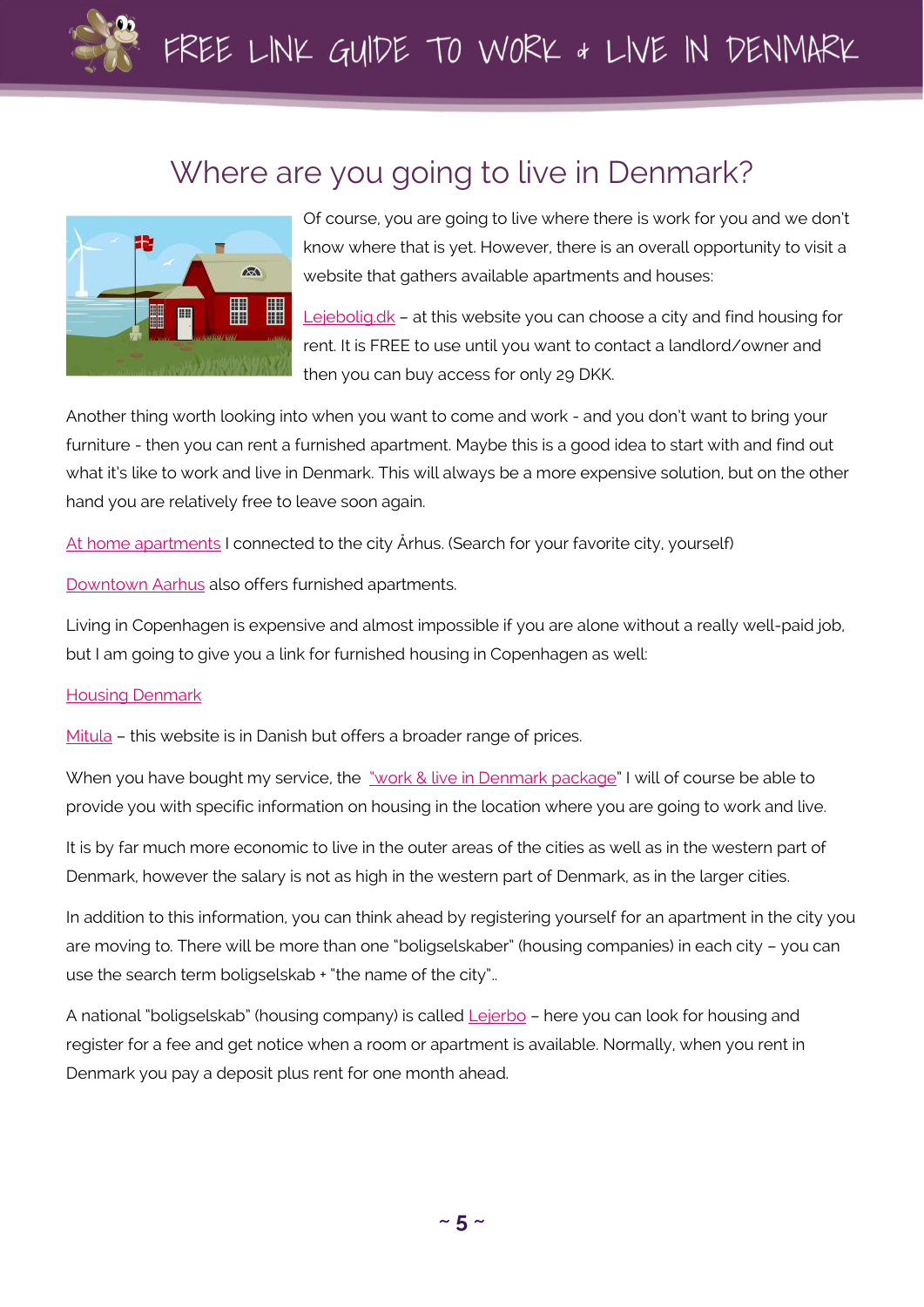

#### Do you own your own business?

<span id="page-6-0"></span>Or maybe you want to start one? In any case here are some links for you because a good network is important as an independent business owner. Most cities in Denmark also have what is called a "Erhvervsråd" – which is guidance for self-employed citizens or those who wants to be.

[Guide for self-employed](https://virksomhedsguiden.dk/content/) – this website is in Danish.

Growth [in your business](https://ivaekst.dk/) – this website is also in Danish but holds really good information and guidance.

[Register your business](https://businessindenmark.virk.dk/) – this is a government website, and you can find information in English.

#### It is hard to say goodbye to your Country!

<span id="page-6-1"></span>

especially important to you.

Leaving your country and settling in a new can give you many questions and insecurities.

Maybe you have children and need help to find out who can look after your precious child(ren) while you work. What kind of daycare opportunities do you have where you want to live and work? And how expensive is it?

And you might also be a single mother so this could be

As a family, what opportunities do you have in the city you are going to live in – apart from childcare it could be good to know where to meet people, how to join sports, where to buy specific things etc. and also why Danes do certain things a certain way. Your questions can be many, before you come to Denmark, but also once you are here.

This is why I have made this ["work & live in Denmark package"](https://lotte-jensen.dk/english/) so you can benefit from my support, get your questions answered, get information you need or I could make negotiations on your behalf. To live in Denmark, you'll need social ID and other ID's too and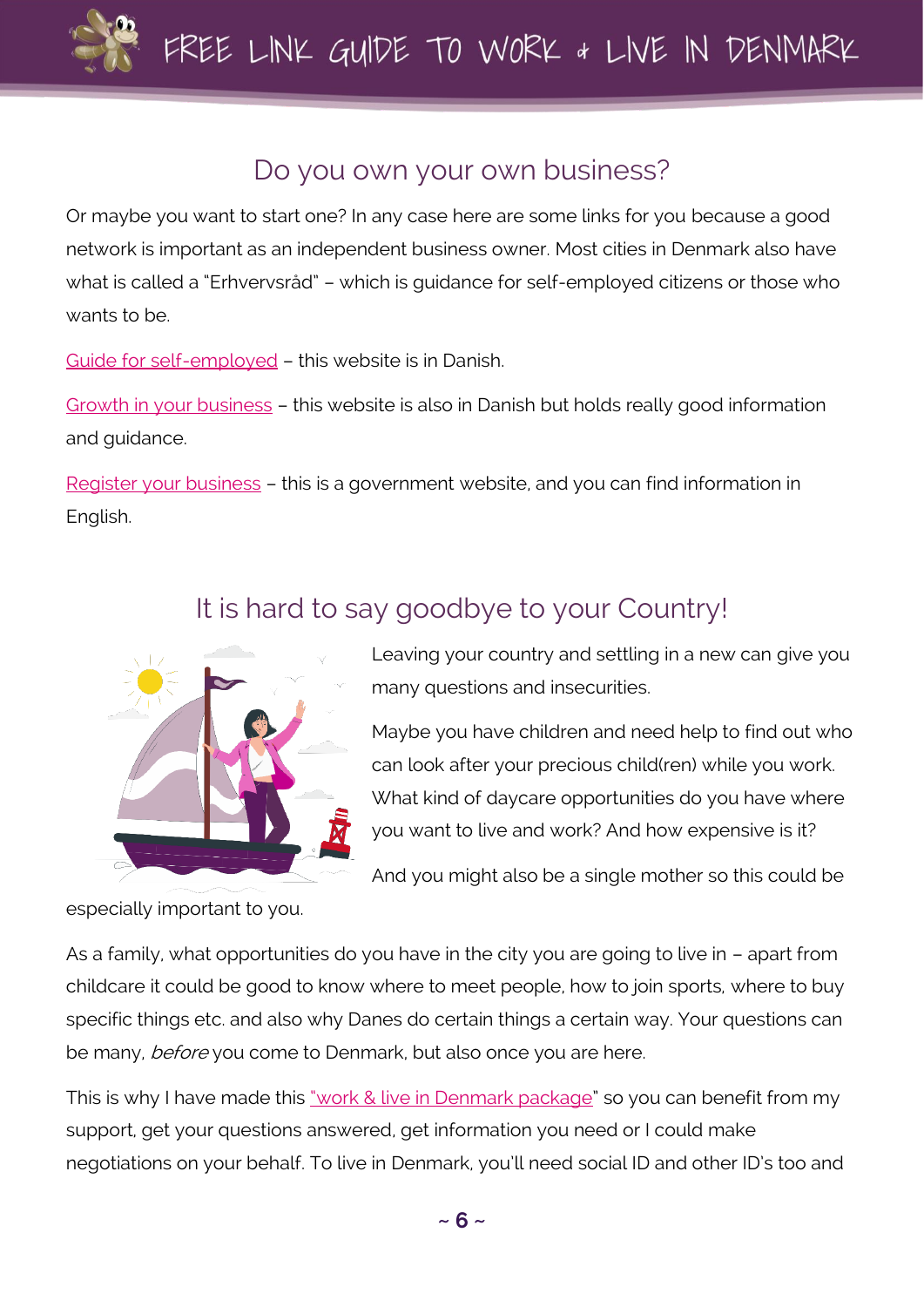

the communication with Danish authorities might also give you challenges which I will do my very best to help you with, as of my knowledge and ability.

On Facebook you can find groups where you can ask questions:

[# Foreigners](https://www.facebook.com/groups/cphexpats) in Denmark

"[Expats in Copenhagen](https://www.facebook.com/groups/1408252362776505)".

# Danish Holidays

<span id="page-7-0"></span>It is nice to know when there are short working weeks or long weekends, and I found this link that – among other countries keeps track of Danish bank Holidays:

[Holidays in Denmark](https://www.officeholidays.com/countries/denmark/2021)

# Danish ways of doing "things"

<span id="page-7-1"></span>It would be quite the novel if I had to describe all Danish traditions to you and it isn't very important to you before you are actually here, but I will just mention a few things for you.

**Help** – if you ask a Dane for help, most of them will do their very best to help you.

**Courtesy** – the Danes are informal so there is no need to bow or to curtsy when introduced to each other, a simple hi will do. Towards elderly people we are more formal in our approach and introduce ourselves with a handshake and present us by our name.

**How are you** – if a Dane meets you with this sentence "how are you" they generally mean it and are actually asking you how you are – in the contrary to English speaking countries where the sentence often just means hello.

**Religion** – Danes are Christian Protestants - for the most part. - In the western regions of Denmark people tend to be more religiously active than in the eastern parts. When it comes to other religions Danes are open but dislike it when a religion suppresses individuals such as women, children and human rights in general – we just don't get it.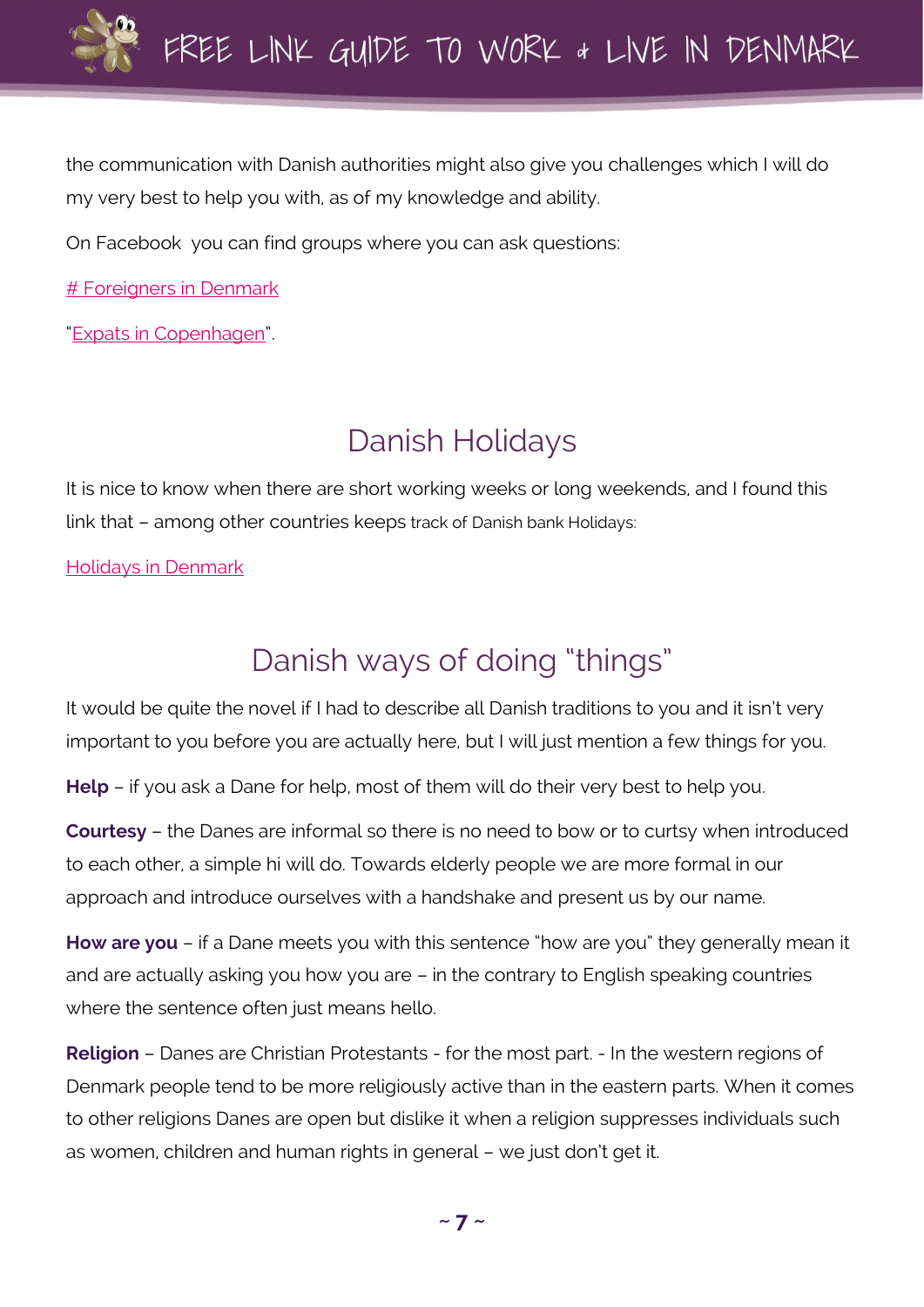

**Digital Denmark** – yes, we do almost anything on a computer, tablet, or a smartphone – also our communication with the authorities is for the most part digital - so to live in Denmark you'll need some kind of device to help you with this, or you can visit the library where you can access computers.

**Women –** you don't have to be a family to make it in Denmark as the Country in many ways support the growth of women, protect women's rights and gives many discounts for single mothers.

## Who I am and what I can offer you

<span id="page-8-0"></span>Do I work for free? No, and neither should you! The reason why I write this is to tell you that you are worthy of a great job and great living conditions – it is simply your birthright! If you find yourself in a spot where you don't have this and want to achieve that for yourself – I WILL DO ANYTHING within my ability to support you towards your goal - within the frames of my "[work & live in Denmark](https://lotte-jensen.dk/english/)" package.

I have a formal education with graphic design, communication and interpreting and **I've for many years served as a life coach with special focus on setting goals and reaching them step by step.**

**Your Success is my success!**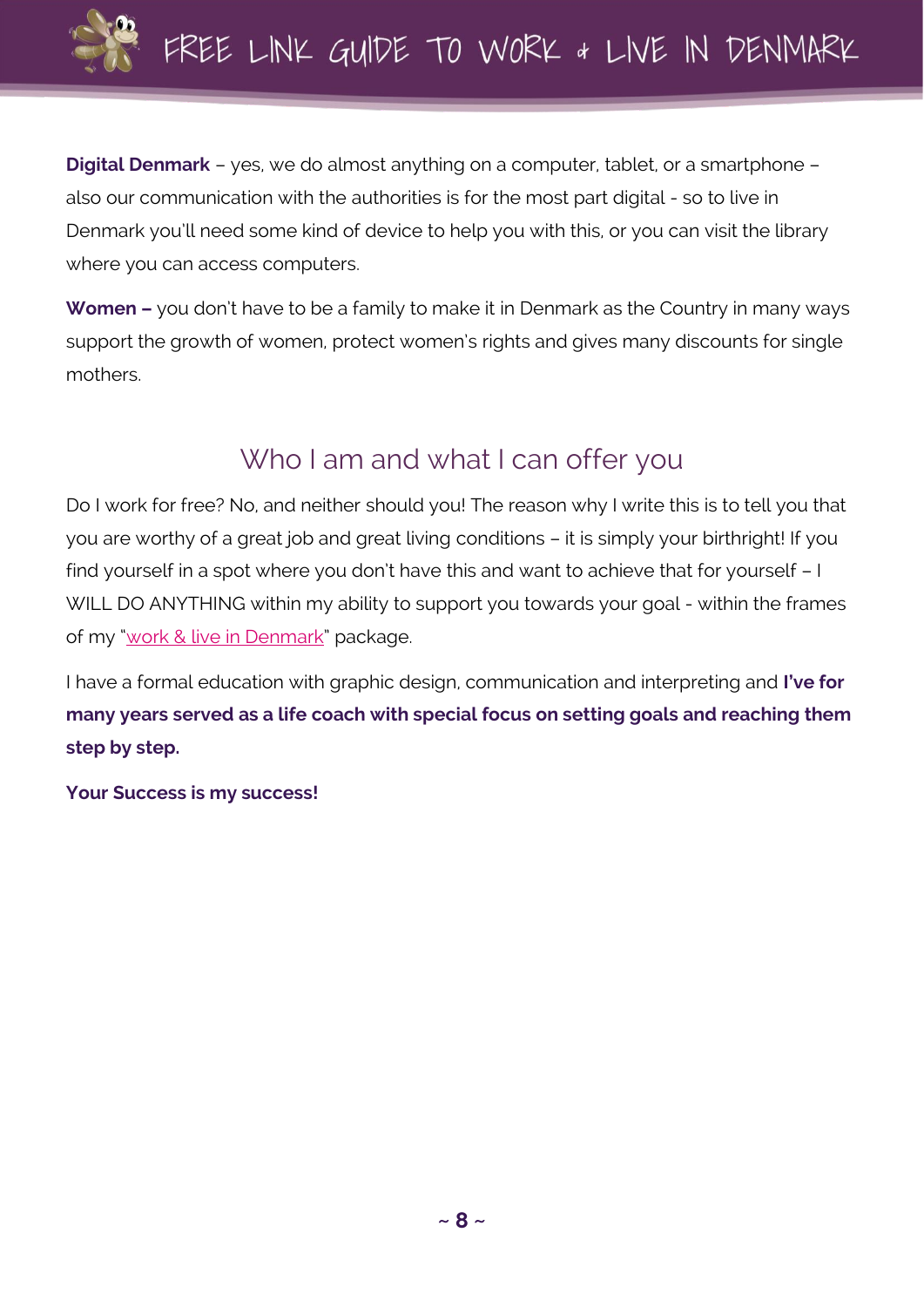

My name is Mrs. Lotte Jensen, I'm Danish, I'm a "doer", I don't wait for things to happen. I put ideas into action now. Do you put your ideas into action? If you feel inclined to, you can reach out to me anytime via Email: **[email@lotte-jensen.dk](mailto:email@lotte-jensen.dk)**

[Book a free timeslot](https://ezme.io/c/xQc/zoCe) with Lotte Jensen

**Or - feel free to book a free timeslot with:**

[Danish Teacher Birgit Månestråle](https://ezme.io/c/dI/eEj4)